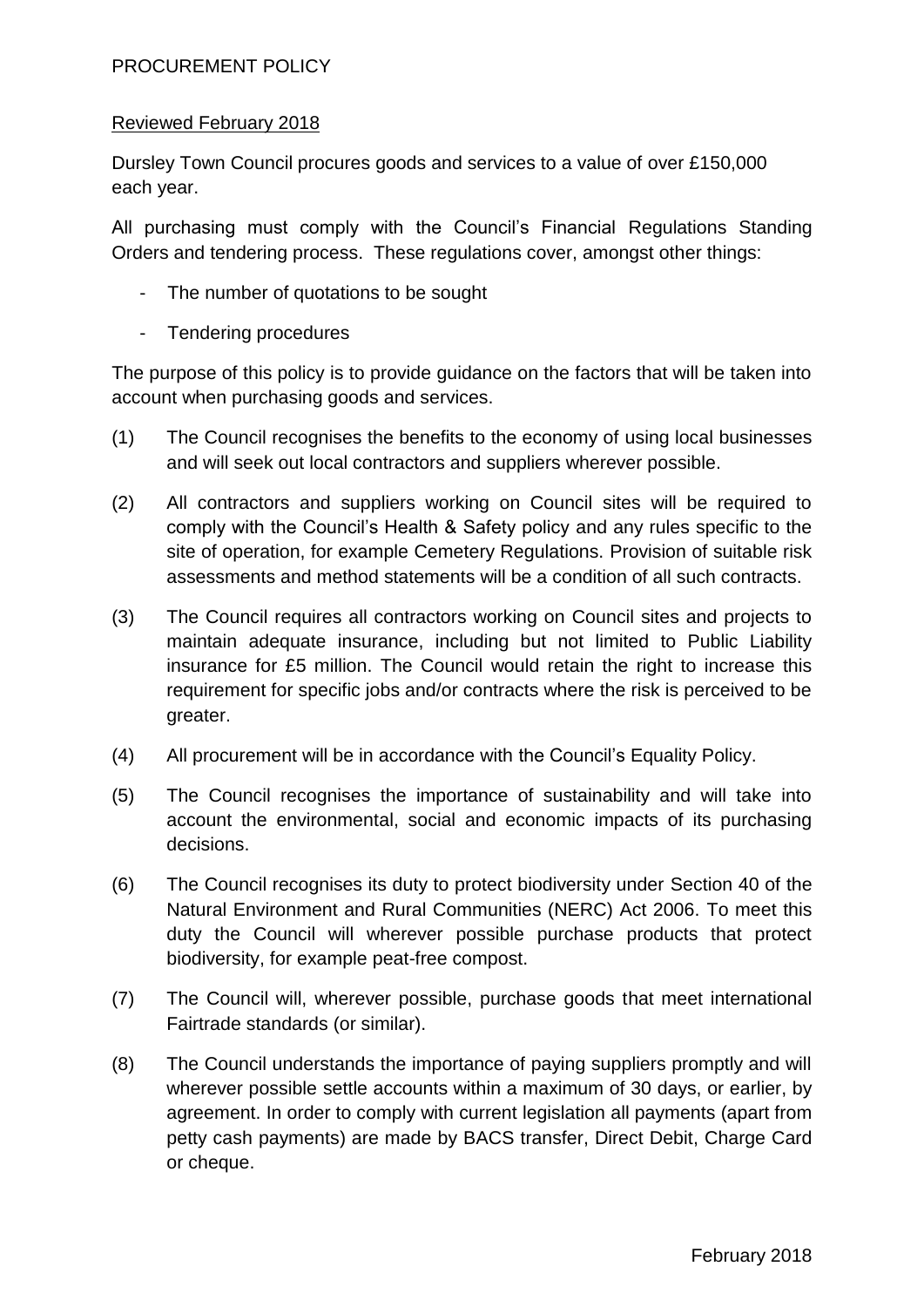#### PROCUREMENT POLICY

- (9) The Council needs to have access to pre-approved contractors to supply routine services or who can be called on to provide emergency services, including but not limited to:
	- o Electricians
	- o General builders
	- o Glaziers
	- o Grass and hedge cutting contractors
	- o Grave diggers
	- o Groundworkers
	- o Locksmiths
	- o Memorial masons
	- o Plant hirers
	- o Play equipment repairers
	- o Plumbing and heating engineers
	- o Tree surgeons
	- o Vehicle and machinery service engineers

Contractors wishing to be included on the Council's register of approved contractors will be required to complete a registration form (See Appendix A).

The register of approved contractors will be periodically reviewed.

- (10) In accordance with Standing Order 18 (e), the Council is not obliged to accept the lowest of any tender, quotation or estimate, but must give valid reasons for not doing so.
- (11) The Council maintains monthly accounts with suppliers of regular purchases. All purchases on Council accounts may only be made by authorised Council officers who must be provided with a receipt. Limits will be set on each account on the maximum value of individual purchases and the overall balance on the account. Expenditure over these limits must be authorised in advance.
- (12) This policy will be monitored and reviewed by the Council's Policy and Finance Committee periodically, or in response to changes in legislation.